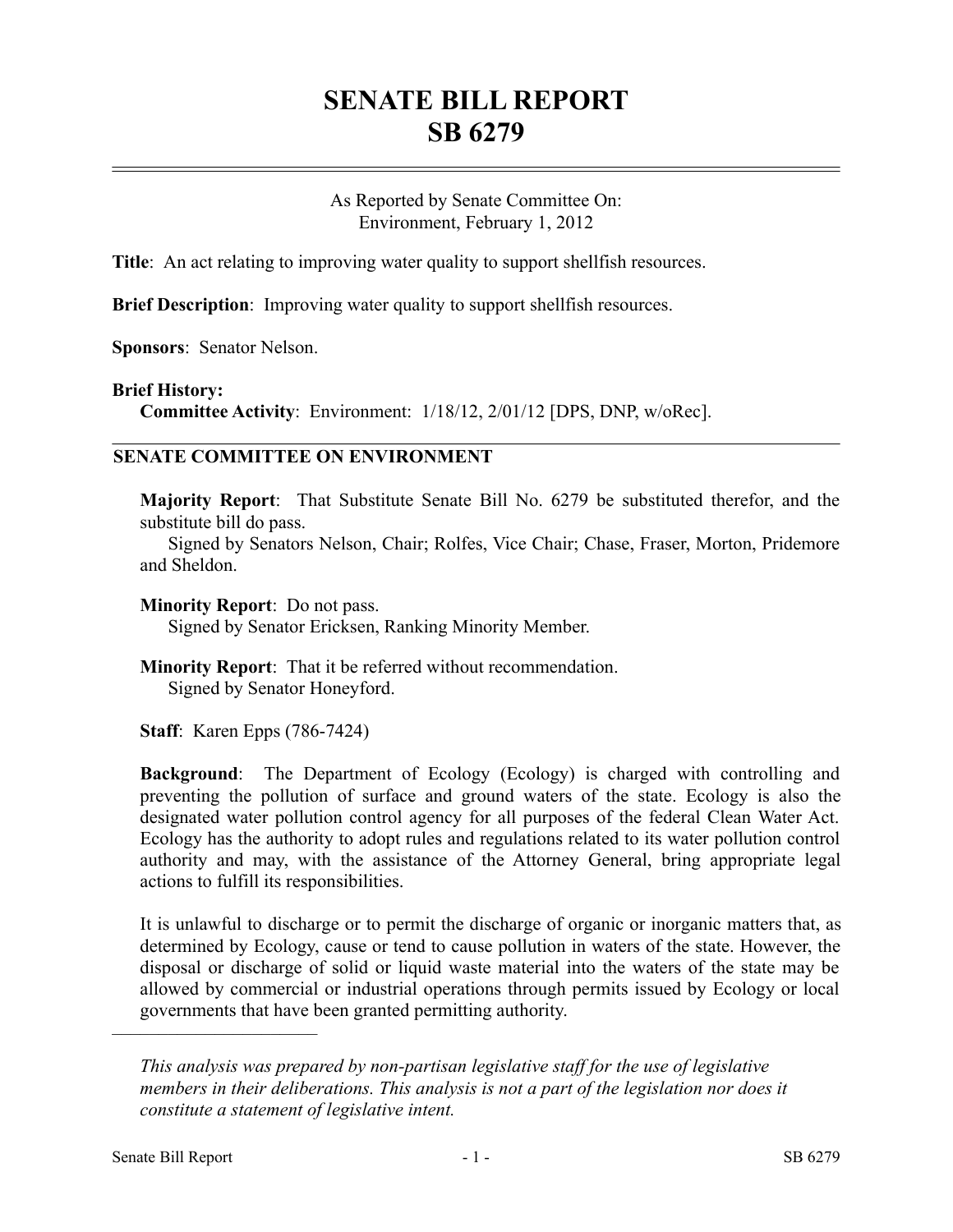On December 9, 2011, Governor Gregoire announced the Washington State Shellfish Initiative (Shellfish Initiative). The Shellfish Initiative is a convergence of the National Oceanic and Atmospheric Administration's (NOAA) National Shellfish Initiative and the State's interest in promoting a critical clean water industry. The Shellfish Initiative has three broad goals:

- create a public/private partnership for shellfish aquaculture;
- promote native shellfish restoration and recreational shellfish harvest; and
- ensure clean water to protect and enhance shellfish beds.

**Summary of Bill (Recommended Substitute)**: Ecology must submit a report to the Governor and the Legislature by December 1, 2012, on:

- the baseline water quality impacts of natural populations on unimpaired waters;
- the relationship of intensified shellfish populations due to farming, on both unimpaired and impaired waters;
- descriptions of and evaluations of projects using shellfish to improve marine water quality; and
- the effectiveness of strategies for preventing and apprehending shellfish poachers and recommendations on whether improvements are needed or will be needed as the industry grows

Ecology must submit a report to the Governor and the Legislature by December 1, 2012, on:

- research by the Washington Sea Grant Program and NOAA on the scientific basis for a variety of current and potential shellfish farming practices that ensure ecosystem health;
- recommendations for and examples of methods for achieving balance between new shellfish farms and the following: nearby terrestrial land uses; marine water space utilization; bedland and tideland uses; habitat for other marine species; environmental protection; and coastal development;
- a summary of the shellfish restoration priorities of the Puget Sound Partnership including a description of the goal for upgrading 10,800 acres of harvestable quantities of additional shellfish harvest;
- the proposed model permitting program and associated pilot projects established as part of the Shellfish Initiative;
- the plan to restore 19 historic Puget Sound Olympia oyster beds;
- the plan for bolstering pinto abalone populations;
- recommendations for improving and increasing public access to shellfish on public tidelands for tribal and recreational harvest;
- improving water quality in commercial, recreational, and tribal shellfish growing areas;
- creation of a pollution identification and correction program in cooperation with local governments;
- implementation of a pollution action team to respond quickly when water quality problems threaten shellfish harvest areas;
- a summary of the estimated impact of the shellfish industry in Washington, both currently and as projected from results of the Shellfish Initiative and the federal shellfish initiatives;
- improved effectiveness of on-site sewage management programs;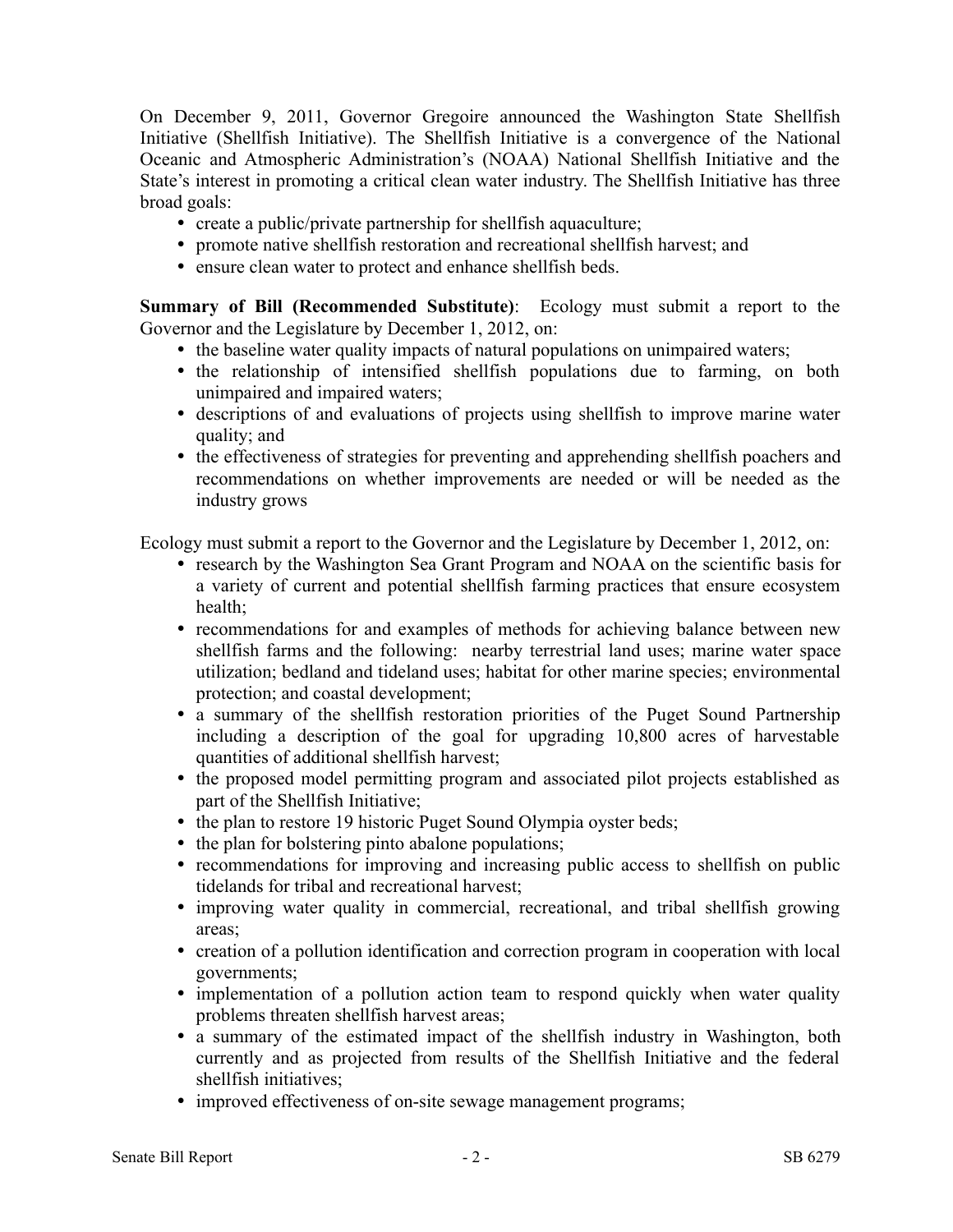- reductions in agricultural run-off affecting marine water quality; and
- a summary of the activities of the Blue Ribbon Panel on Ocean Acidification established under the Initiative.

**EFFECT OF CHANGES MADE BY ENVIRONMENT COMMITTEE (Recommended Substitute)**: Removes the provisions requiring Ecology to cooperate with other entities conducting research on and evaluating the potential for mitigating water pollution in impaired water bodies through natural methods. Removes the provisions that allow Ecology to implement pollutant credit and trading mechanisms as an element of a water quality cleanup plan. Requires Ecology to submit a report to the Governor and the Legislature by December 1, 2012, on shellfish farming and water quality. Requires Ecology to submit a report to the Governor and the Legislature by December 1, 2012, on various aspects of the **Initiative** 

**Appropriation**: None.

**Fiscal Note**: Available.

## **Committee/Commission/Task Force Created**: No.

**Effective Date**: Ninety days after adjournment of session in which bill is passed.

**Staff Summary of Public Testimony on Original Bill**: PRO: After the Governor declared the Shellfish Initiative on December 9, 2011, there appears to be a missing piece, a report to the Legislature to see if the Initiative improves water quality, remediates on-site sewage systems which are failing, and protecting habitat. It is important to take a look at what progress is being made under the Initiative. This bill provides the Legislature with a role in the Initiative. This bill is a positive way to support the Initiative. Bivalves, as filter-feeders, remove nitrogen from the water, which is one way to improve water quality. The bivalves are then turned into compost and conveyed back up into the watershed as poultry feed. It is important to mitigate pollution but also not create new pollution from bivalves. Conceptually, a credit system could be used in Budd Inlet to restore oysters, to provide natural filtration and complex habitat to support other species, and be used to assist a water treatment plant to meet more stringent nitrogen requirements. Chesapeake Bay is reintroducing oysters and using shellfish farming to mitigate the nitrogen. Virginia has made great strides in establishing a nitrogen trading program. Totten Inlet is probably the most intensively farmed inlet for shellfish, but a recent environmental impact statement showed that the inlet can support more shellfish. The Initiative addresses water quality and establishes a model permitting program. The nutrient trading program is a win-win for everyone. Mollusk farming actually reduces nitrogen pollution. Restoring the Olympia oyster, providing healthy native shellfish beds, and providing well-managed farms provide important ecosystem services.

**Persons Testifying**: PRO: Senator Nelson, prime sponsor; Margaret Barrette, Pacific Coast Shellfish Growers Assn.; Betsy Peabody, Puget Sound Restoration Fund; Jonathan Davis, Puget Sound Restoration Fund, Taylor Shellfish; Bill Dewey, Taylor Shellfish; Jim Gibbons,